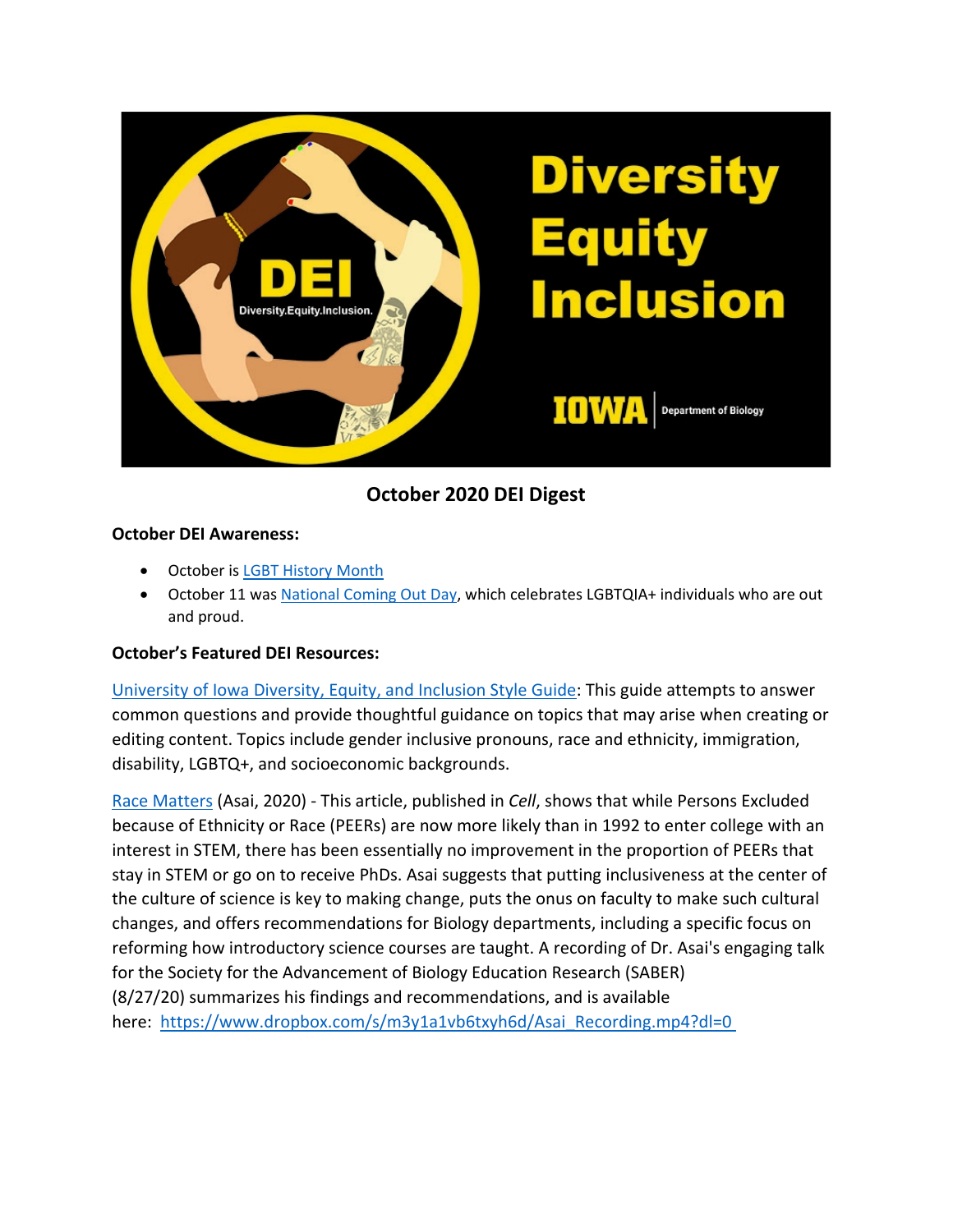## **Upcoming DEI Events:**

| Date and time TBD:     | Biology DEI Book Club: This is a new club created by Biology Graduate<br>Students. The first book to be discussed will be Superior: The Return of<br>Race Science by Angela Saini. All students, staff, and faculty are<br>welcome to join. Sign up here. |
|------------------------|-----------------------------------------------------------------------------------------------------------------------------------------------------------------------------------------------------------------------------------------------------------|
| Wednesday, October 21: | <b>UI Latinx Council Monthly Meeting</b>                                                                                                                                                                                                                  |
| Wednesday, October 21: | SABER seminar: But is it "really" just science?: Engaging critical<br>race theory to unpack racial oppression with implications for black<br>student science engagement                                                                                   |
| Thursday, October 29:  | Fall 2020 Diversity Seminar: Kristine Muñoz, "Moving Beyond the<br>Media: A Digital Humanities Correction to Stereotypes of<br>Colombians."                                                                                                               |
| Wednesday, November 4: | Womxn of color network (WOCN): Decolonizing Institutions from<br>Within                                                                                                                                                                                   |

## **Upcoming DEI Training:**

*(Registration for these training opportunities can be found in UI Employee Self Service under My Career/My Training. Once there, click on Enroll in Courses tab.)*

| Wednesday, October 21: | LGBTQ Safe Zone: Phase I: The LGBTQ Safe Zone Project is a campus-<br>wide program that offers a visible message of inclusion, affirmation, and<br>support to lesbian, gay, bisexual, transgender, and queer (LGBTQ)<br>people in the university community.<br>Phase I introduces basic LGBTQ terms and concepts, helps participants<br>develop an appreciation for the experiences of the LGBTQ people, and<br>brings an overall awareness of LGBTQ issues. Participants will be<br>encouraged to think about how they can create a more inclusive<br>environment and will be prepared to provide resources to LGBTQ<br>people. |
|------------------------|----------------------------------------------------------------------------------------------------------------------------------------------------------------------------------------------------------------------------------------------------------------------------------------------------------------------------------------------------------------------------------------------------------------------------------------------------------------------------------------------------------------------------------------------------------------------------------------------------------------------------------|
| Tuesday, October 27:   | National Coalition Building Institute (NCBI): Conflict and Controversial<br><b>Issues</b>                                                                                                                                                                                                                                                                                                                                                                                                                                                                                                                                        |
| Wednesday, November 4: | BUILD: Beyond the Numbers - Foundations for Diversity, Equity, and<br><b>Inclusion</b>                                                                                                                                                                                                                                                                                                                                                                                                                                                                                                                                           |
| Tuesday, November 10:  | <b>Connecting Communities: Navigating the Advisor Relationship</b>                                                                                                                                                                                                                                                                                                                                                                                                                                                                                                                                                               |

All faculty, staff, graduate, and undergraduate students are invited and encouraged to share additional DEI resources. Send yours to: [erin-foster@uiowa.edu.](mailto:erin-foster@uiowa.edu)